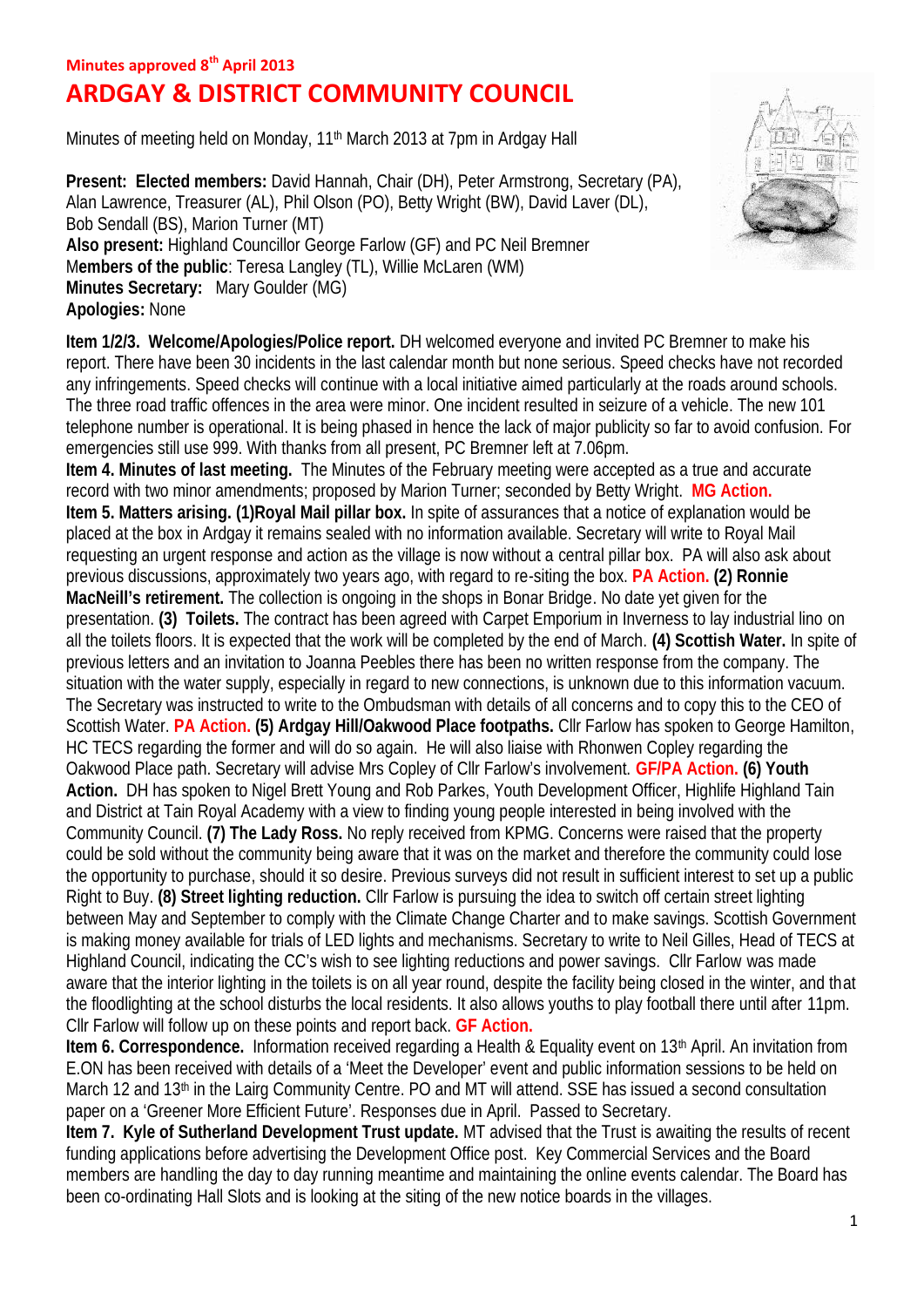## **Minutes approved 8th April 2013**

**Item 8. Windfarms update. Glenmorie/Dalnessie.** Both proposals refused approval by Highland Council and will now go to public enquiry. **Coire na Cloiche.** Next meeting to discuss community benefit is on March 25th . **Dalchork.** MT will enquire as to Ardgay's entitlement to community benefit should this development go ahead. **MT Action. Item 9. Planning/Licensing applications.** None relevant. Cllr Farlow will ensure that the Delegated Approval List will be sent to the CC. **GF Action.**

**Item 10. Treasurer's report.** The Treasurer's Account balance stands at £1277.43 with one outstanding cheque for £90.80. Projects Account at £3376.16; £200 was paid as deposit towards floor covering for the public toilets. No outstanding cheques. The Toilets Account stands at £5.65. The Newsletter is £520 in arrears with £55 remaining unpaid from advertising. These figures do not include costs/receipts from the Spring 2013 issue or outstanding grant applications.

**Item 11. Councillor's report.** Cllr Farlow plans to issue a report at the end of each month. Thereafter this will be available on the CC website. This month GF reports that work is ready to start at Ardchronie as soon as weather permits; he has a scheduled meeting with the Waste Management Manager with regard to Tetra Packs, bottles, aluminium trays and green waste. Suggestions proffered that Highland Council should package its green/garden waste and give or sell the compost to communities, companies and individuals.

**Item 12. Community Council Scheme Evaluation – response.** There was some criticism of the evaluation process as THC's evaluation questionnaire appeared to be based on consultation with random unspecified individuals. There was no recognisable consultation with stakeholders. There had been no consultation with Ardgay & District CC. A very thorough response by Kilmuir and Logie Easter CC had been shared with A&DCC and it was agreed that our response would be similar and based on the work they had done. The Secretary will draft a response based on 10 points in the KALECC response which highlight THC's poor procedures for the evaluation, the absence in the evaluation of any national context and failure to address many key areas of concern for CC's in the Highland Region; for example, the role of CCs and their relationship to other parts of the council structure, ward forums and the role of CC Liaison officers, the development/support for/training of CC members and the role of CCs in planning partnerships and Community Action Planning and the existing Area Committees. A cultural change is needed at HC level in its approach to this evaluation and to CCs and their role in general if genuine consultation is intended. **Item 13. Endowment Trust.** Details of a trust scheme were outlined. £25,000 required to set up a charitable trust which could be administered by Foundation Scotland. The long term aim is to provide funds for the time when the windfarms community benefit schemes come to a close – windfarms having an expected production period of twentyfive years. £5,000 could be set aside initially, with further additions each year until the £25,000 is reached. Foundation Scotland charge a trust set up fee of £500 with an ongoing administration fee of 0.3% thereafter. The CC would maintain input as to the choice of investment and the trust should provide a 'protected' fund for community use in the future. Not all CC members approved of the idea, fearing that it would be impossible to put aside and invest sufficient funds to make the scheme worthwhile. The trust interest would be index linked. Expected income over the projected period could allow a trust to achieve a substantial capital figure with interest being available for disposal each year. To gauge public opinion it was agreed to set aside the first half hour of next month's meeting for open discussion. Posters and advertising will be displayed to encourage the public to attend and express opinions. **PA Action.**

**Item 14. Highland Third Sector Partnership. The** HTSP is committed to providing information, guidance and practical assistance to attract and develop volunteers and to create opportunities for volunteering. DH attended the launch event in Eden Court. No other Community Councillors were present nor many Highland Councillors. Most of the 200 (approx) attendees were from the various voluntary groups within Highland Region. The Third Sector refers to the voluntary action groups, in this area VG-ES, with the First Sector being private enterprise and the Second Sector being the civil authorities; this leaves the Third Sector with the largest membership having the least control. The HTSP is funded by central government. DH will keep the CC informed as a programme is set up; a credit union has been suggested as one scheme which could be widely beneficial.

**Item 15. AOCB. (i) Caithness & Sutherland Area Committee, Capital Spend figures.** MT enquired of Cllr Farlow why there is such a large discrepancy in capital spend per head of population between Caithness and Sutherland. Figures released indicate a £284 per head spend in Caithness compared to £50 per head in Sutherland. GF stated that the spend is calculated on proven need. Areas in Caithness being designated as deprived entitles them to a greater per capita spend. Discussion registered that as everyone pays the same council tax such inequality in spending is hard to justify. CCs felt strongly that issues do exist in Sutherland which are equally deserving of support;